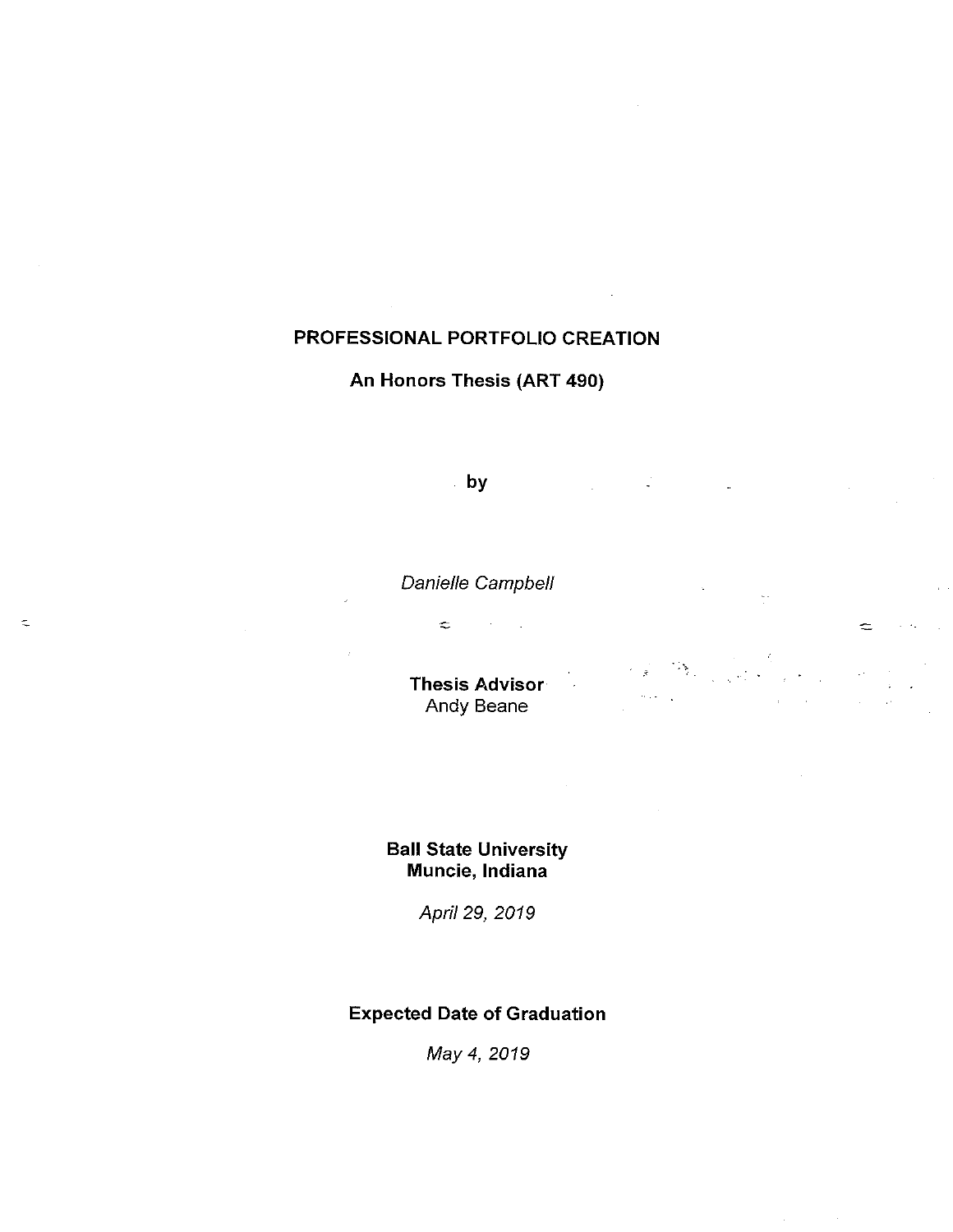# Abstract

This paper is a supplement to understanding the purpose and design of my thesis project. This includes background information about animation as an art form, my personal specialization in character performance and animation, and elaborates on the workflow of creating each animation for my final demo reel and website.

# Acknowledgements

I would like to thank Andy Beane, for providing guidance and resources throughout all of the steps in the production process. Having advice from someone experienced in the animation industry and who is willing to offer straightforward advice was invaluable, and will follow me over the course of my career.

I would also like to thank Brad Condie, who also contributed greatly to teaching me the foundations of animation over the course of two years. From 20 to 30 and experimental, he pushed me to become a better artist and animator. ·

I would finally like to thank my peers in the School of Art, including but not limited to my animation classmates, for setting a high bar of performance and creativity that I strive to compete with. Having their support and critique throughout my time as a student has been an honor.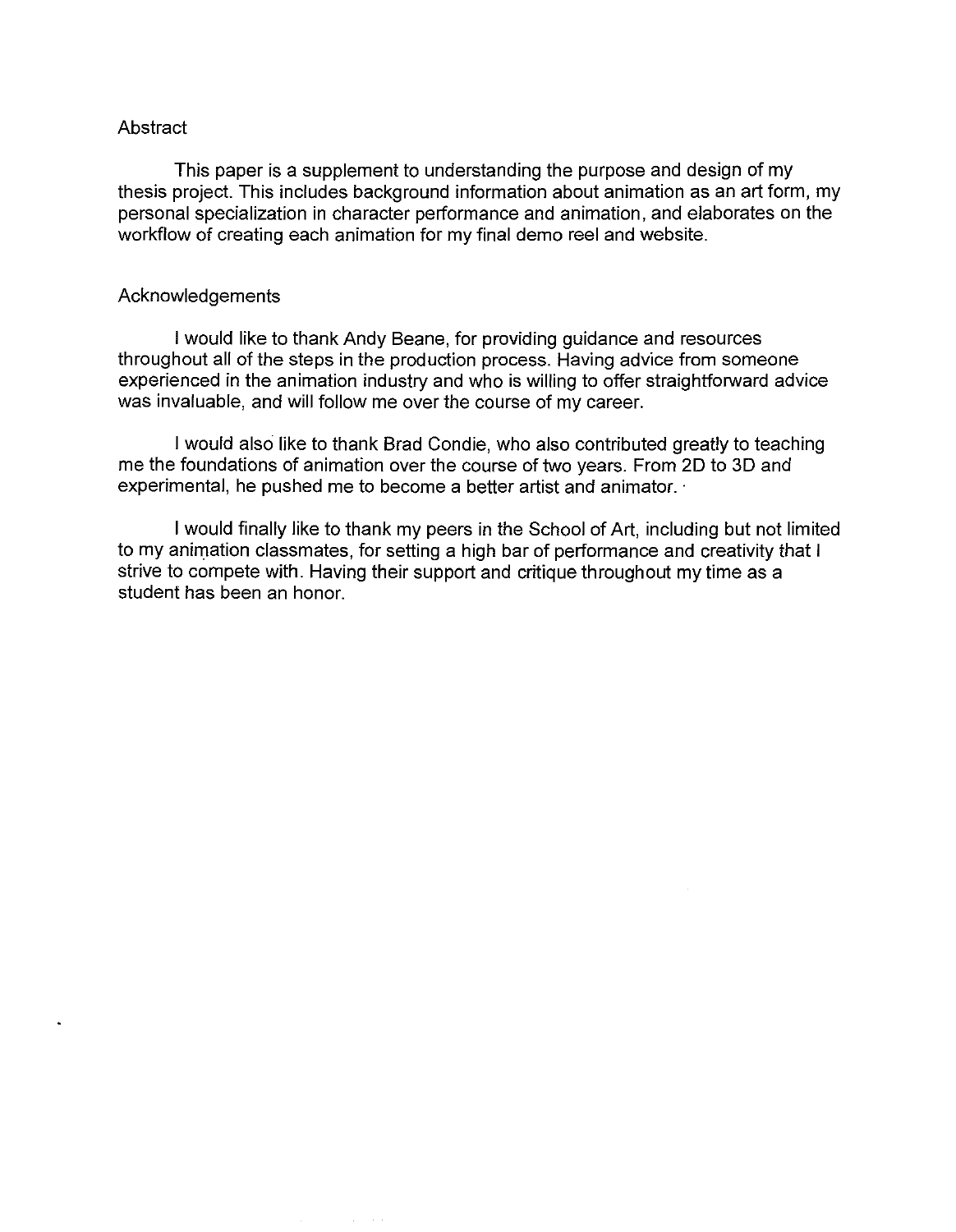#### Goals and Intentions

The animation industry is widely varied, not only in the range of jobs in the production pipeline, but where the final products can be implemented. From advertising and entertainment to education and forensics, there is a demand for virtual simulations reflecting the real world. In an industry where the products require a high volume of time and manpower, there are gains to be made in being highly specialized in one or two aspects of the production pipeline. In my case, character animation is my specialization, particularly for performances in film and television.

The goal of this creative project is to create a strong demo reel that is approximately one minute in length that I will use to promote myself and my work to animation studios. To accomplish this, I created four new animations over the course of 13 weeks to supplement the reel, as well as revising previous animations that I have done at Ball State. The result will be a reel that shows not only my technical skill following the principles of animation, but also artistic thought.

### Principles of Animation

Created by Disney animators, the twelve principles of animation are guidelines that hold the foundation to captivating animation. They are most useful in making animation feel more real, while emphasizing that it is beyond reality. Many of these have overlap due to most of them being based in real-life physics, but each serves a unique purpose in reminding animators what to be conscious of while working.

### Squash and Stretch

This is the principle that when nearly anything moves, its form is influenced and changes accordingly. The ball bounce animation, one of the most basic exercises in animation, shows that a perfectly round ball can be smashed down when it hits the floor, and responds with stretching out when it comes of the ground, before settling back into its default shape.

# **Staging**

This principle is used not only in animation, but in most art forms, where the silhouette of the objects and characters is important for visual clarity. Anticipation

This is the concept of preparing for an action, rather than it instantaneously occuring. Before walking, people need to lift their feet, lean forward, and begin to fall before catching themselves and moving forward.

# Straight Ahead vs Pose to Pose

These are more unique to animation, where artists can decide if they will animate by simply drawing frame after frame and just make slight changes to convey movement, or if they will draw all of the major poses of an action, and draw how the movement occurs between each pose.

#### Follow Through and Overlap

Similarly to Anticipation, when an action ends, it does not just freeze in time, but rather there is the visible moment that marks the end. With the example of walking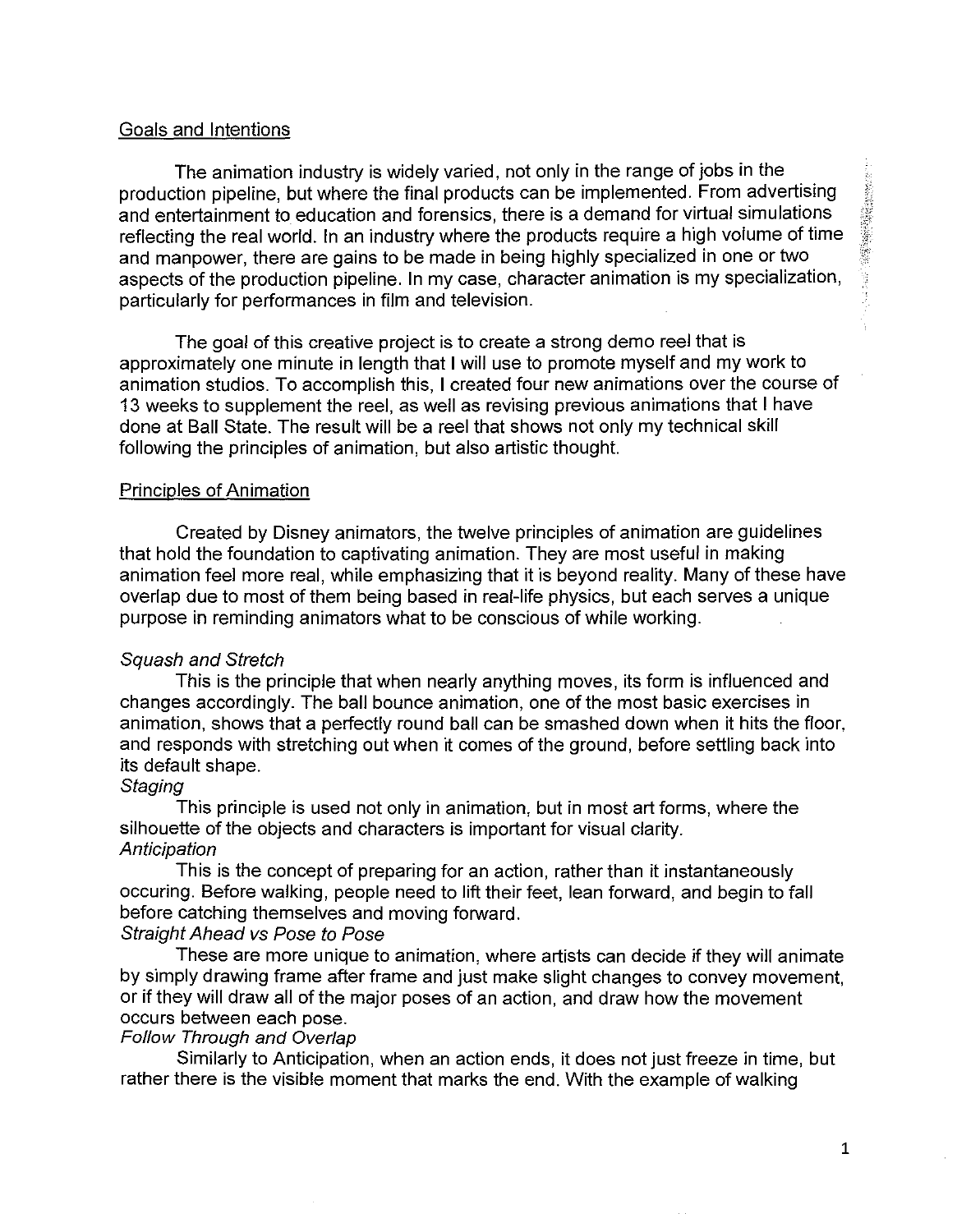again, when a person stops, there is always the slight sway forward as their momentum catches up, but they pull themselves back into place.

### Slow in, Slow Out

This principle is similar to Anticipation and Follow Through and Overlap, in that it pertains to the beginning and end of an action. When something starts or finishes, it does not immediately reach top speed or no speed, but rather builds up and decays. Arcs

Arcs are the natural trajectory at which most things move, so it is important to emulate that in animation, whether it be how objects move when falling, or how limbs bend.

# Secondary Action

This principle contributes to the believability of an action by adding in lesser actions that read as a response to the initial action. This could be as simple as the can that falls over when someone pounds their fist on a table. Timing

Timing differs from other time related principles in that it applies to any part of an action rather than the beginning or the end. This could affect the meaning between a slow meander and a quick pacing.

# **Exaggeration**

While most of the above principles are used to increase realism, exaggeration is what reminds the audience that what they see is an illusion based on reality. Intentionally defying physics for the sake of entertainment is part of what makes animation more attractive than live action performances.

# Solid Drawing

This mostly applies to 20 animation, where characters and objects need to have consistent forms and shapes from any angle in order to help suspend the disbelief of the audience.

# **Appeal**

Although this is the hardest to define, appeal is often compared to charm or charisma. Many people know it when they see it, even if they cannot put to words what they enjoy. Many classic characters' success relied on their appeal to consistently attract audiences.

### Software Used

Before discussing my workflow, it is important to understand what kind of programs I used in order to create all of my work.

### ToonBoom Harmony

ToonBoom Harmony is a 20 animation software where users can draw within a set space and, with the use of a timeline integrated into the workspace, make sequential drawings to create animations. A common standard when animating is using a framerate of 24 frames per second, which equates to 24 drawings playing consecutively in one second real time. To save time, many artists and studios will have one drawing hold for two or three frames, reducing the framerate to 12 or 8 frames per second, or even mix framerates to create different visual effects.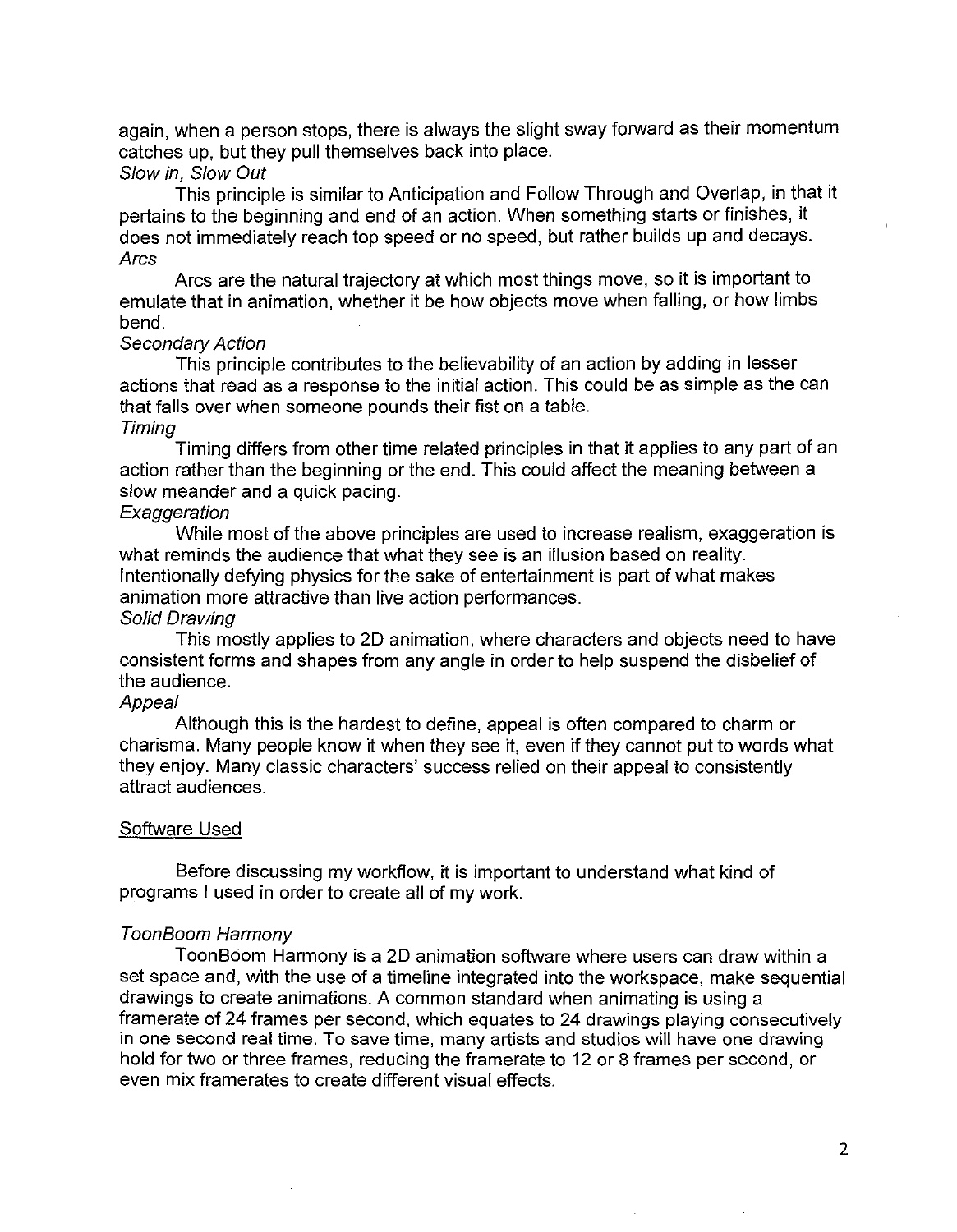I used ToonBoom to create blocking animations that plan how I wanted my final animation to look before moving into 3D formats. This included how the characters would be staged within a 1920 x 1080 aspect ratio (standard high definition), the poses they would take, their movements, as well as how long each movement would take. Each of these aspects are what serve the overall meaning of each animation, as adding or subtracting a few extra frames to a pose can be the difference from expressing hastiness to hesitation. Most of my blocking animations had, at the very lowest, drawings that lasted 3 frames, and had some that went up to 10 or 15 frames, all depending on the intent of the scene.

#### Autodesk Maya

Maya is a 3D animation and modeling software, meaning that all of the work that is done takes place in a digital 3D space. Rather than drawings, 3D characters called "models" are designed with bone structures called "rigs" that allow the model to be moved and posed within the space to create an animation.

One of the key differences between 2D and 3D animation is the use of mathematical interpolation to simulate movement. 2D animations create the illusion of movement by displaying individual drawings in such quick succession that the brain is able to fill in any blanks. Meanwhile, 3D animation software uses series of coordinates that define where the rig is in the 3D space on one frame, called a "keyframe" or "key," and interprets how to move the rig to the pose in the next frame.

By default, interpolation tends to make animations appear stiff and floaty, as the model will look like it is sliding from pose to pose; however, after applying the principles of animation, adding in extra poses, and altering the types of interpolation, 3D animation can look almost as good as reality.

A downside to 3D animation is the technical complexity of it makes it hard to everything independently and quickly. I personally do not know a lot about rigging or modeling, so part of my workflow involves finding rigs that are already made. For this project, I used Dana Rig by Gabriel Salas, Malcolm Rig by AnimSchool, and Caroline and Henry Rigs by Cogswell.

# Adobe AfterEffects

This is a video editing software that I used to compile all of my exported animations into one reel. Using the various texts and effects, I was able to add music, my name, and my information to the beginning and end of my reel.

#### Planning the Animations

The first step to doing character animation is creating the context in which the performance will occur. In the case of film and animation, performances rely on the emotions conveyed, regardless of what is being said. That said, I decided to search for dialogue and sound clips that met the requirements of (1) being 10-15 seconds long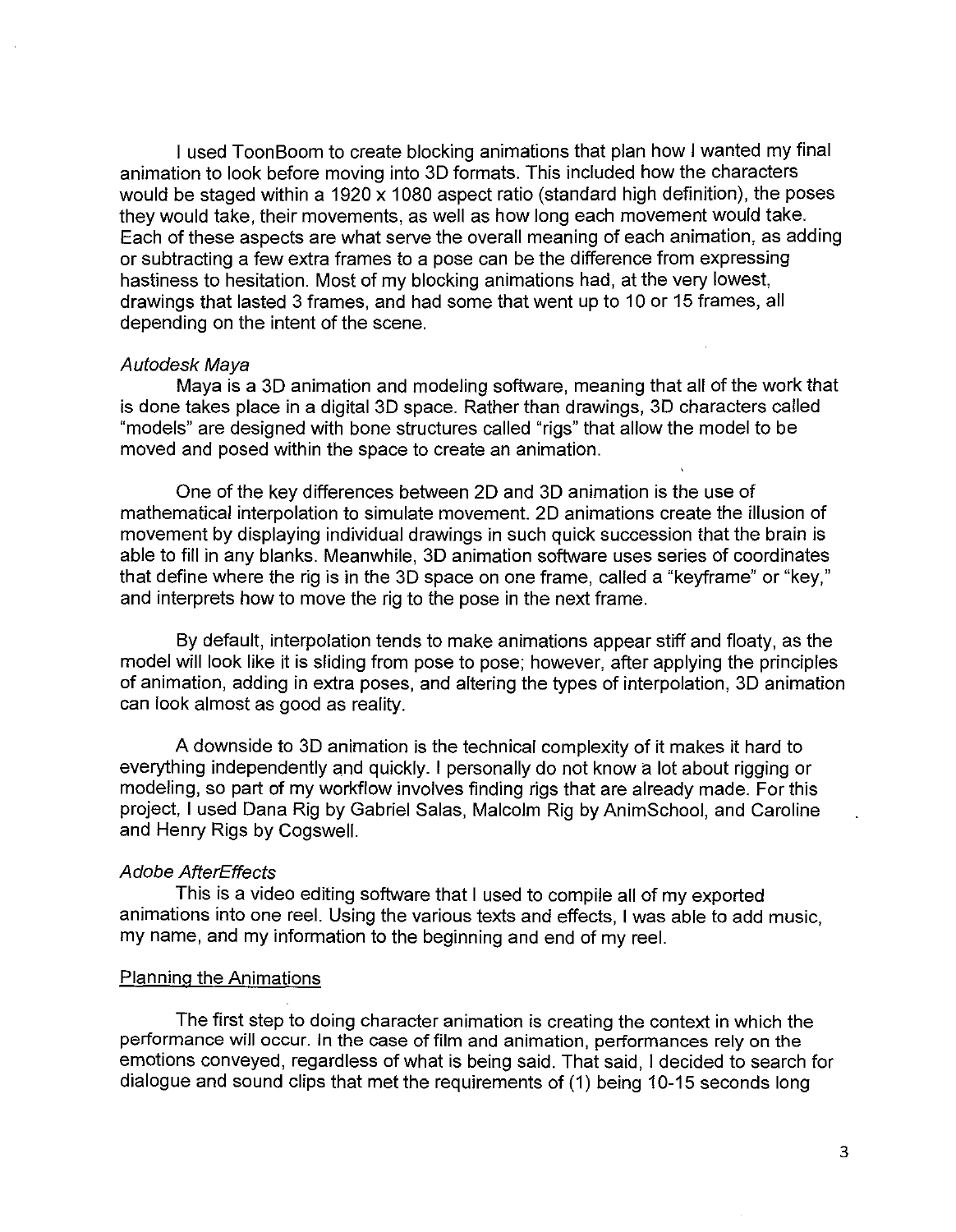before editing, (2) had the sense of a beginning, middle, and end, and (3) had a strong sense of emotion. The time restriction was the most straightforward of the three, while the other two led to a lot of trial and error in picking sound clips.

My main source for finding audio clips was the 11 Second club website. This is an online forum that hosts monthly animation competitions using clips that are approximately 11 seconds. They may come from movies, television shows, and occasionally songs. The site has archived their samples since its inception in 2007, so I spent the first week of this project working through all of them to pick what I thought would make the strongest animation. I also wanted each clip to be distinct in its emotional tone, so that I would have to be creative in portraying each performance. The sound clips I chose are follows:

1. "I'm Right!"

Person 1: "Well, I think you're wrong." Person 2: "Well, I think I am right, I know I am right, I am right... I am right." Person 1: "Well... I think it is worth some... research."

• "The Truth" Podcast/ May 2015 11 Second Club

# 2. "There's a Moment"

Woman's Voice: "There's a moment, there's always a moment, I can do this, I can give in to this, or I can resist it.... and I don't know when your moment was, but I bet you there was one." -Closer (2004)/ August 2007 11 Second Club

3. "Not Typed?!"

Voice One: "Have you written it?" Voice Two (stammering): "I... can.... No." Voice One: "Have you written it?!" Voice Two: "An outline!" Voice One (exhaling): "Okay. But it... it's just an outline, right?" Voice Two: "Yeah! Sort of." Voice One: "Sort of?!" Voice Two: "Yeah, it's just not typed." Voice One: "Not typed??"

• Stranger than Fiction (2006)1 December 2008 11 Second Club

# 4. Clip from Bruno Mars "That's What I Like" Official Dance Choreography (2017)

The first clip, "I'm Right!" was chosen to capture both skepticism and mild indignation, two emotions that are more nuanced than others. The second clip, "There's a Moment" is meant to capture a range of strong heartfelt emotions, with a begging tone developing more determination. The third clip, "Not Typed?!" is more comical, but through the characters feeling exasperated and stressed. The final clip, which is more fun and carefree, is an animation replicating a dance

Having a beginning, middle, and end in a short piece of dialogue means that more than a complete story being told, a complete action needs to be shown. This was necessary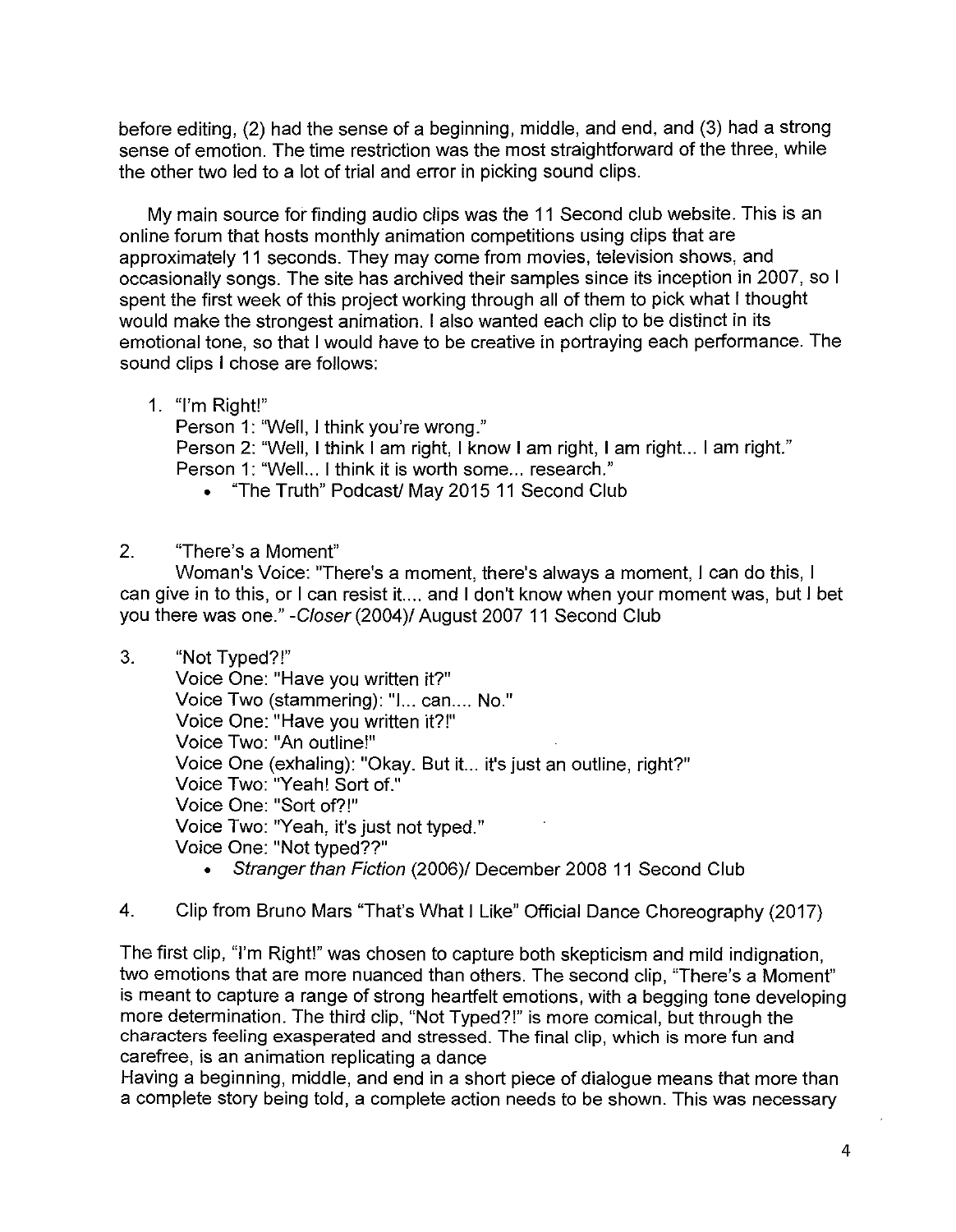in order to have a performance that felt complete. In going through sound clips, I evaluated how specific the dialogue was and if I could clearly picture the performance in my head. If it was too conditional, it would be more restrictive when planning the staging and acting. On the other hand, if it was too vague, it most likely did not have a defined progression that I could make a complete performance with. The only exception would be the dancing clip, which was trimmed to fit the time restrictions.

### Creating the Animations

At the beginning of each month, I started a new animation that I tried to mostly finish within three to four weeks. This allowed me to save time at the end of the semester to cut together a demo reel and still have time to make any necessary edits to each animation. Each week, I dedicated at least 20 hours, and most 30 hours.

The first step to the animation process was the blocking phase. After I had planned the scene out in 20, I set up the scene with any rigs and props needed and uploading the audio. Once all of the pieces were present, I started by animating the mouth and face for lip syncing. Not every animator has the same workflow, but I prefer to start with the lipsync before moving the rig because it is easier to make sure that the mouth shapes are accurate before moving the head and body.

Once I was satisfied with the lip sync, which typically took around one work week, I

began posing and moving everything to the right position and setting keys on the major poses. I then would play this back, but without any interpolation, meaning that the rigs would snap to each pose as the clip played. This "blocking" phase allows me to understand the timing and staging, similarly to the 20 blocking. Any changes that need to be made at this stage can be done quickly without affecting too much of the overall animation.

At this point in the process, I would usually get a critique from my advisor and classmates before committing any more detail or time. Hearing advice from others after working so long by myself always provided new insight, and made all of my animations better in the long run. Even if the work was still unfinished, I was still told whether to change poses, timing, or staging, all of which can be planned for very early on.

After critiques, I would start cleaning up the animation by working with the interpolation through the Graph Editor window in Maya, and deleting keyframes that were unnecessary or detracted from arc movements or timing. This part of the process always takes the longest, simply because of the amount of tweaking that is necessary to make each movement look just right. Having natural pauses, not moving too quickly or slowly, and making every part have weight takes a lot of time and patience, as well as attention to detail. This also can be the hardest part mentally, since there is a long time where it feels that there is no hope for the animation to turn out well. Through a lot of perseverance and outside support, I was able to make all of my animations in this project into something that I can be proud of.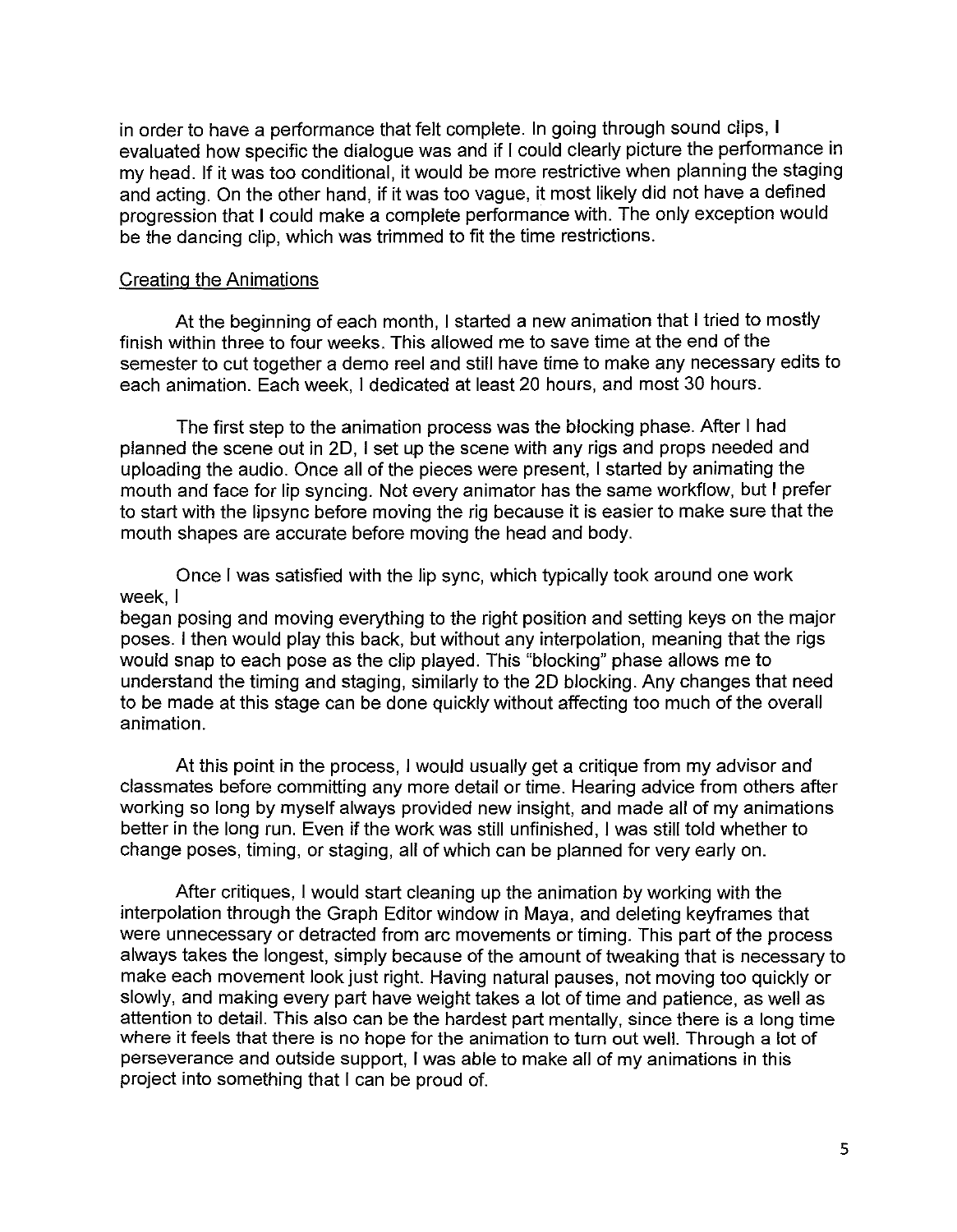### Designing the Demo Reel

After finishing all of my animations, as part of the professional portfolio development, I created a demo reel showcasing snippets of all of my best animation work using Adobe AfterEffects. The length needed to be anywhere from 45 seconds to 2 minutes.

At the beginning of the semester, I watched various demo reels from other artists, and along with my classmates, critiqued the positives and negatives for each one. Something that I found appealing across different reels beyond just the animation quality was making sure that the music matched the tone of what was playing. Since a reel includes a variety of clips from typically larger projects, there may be a wide range of colors, expressions, or actions. Having the music respond to the changes in content the way a singular work would makes a reel more captivating, and I wanted to copy that effect. Overall, I believe that this reel was a good culmination of the work that I have done over the course of the term.

뎾